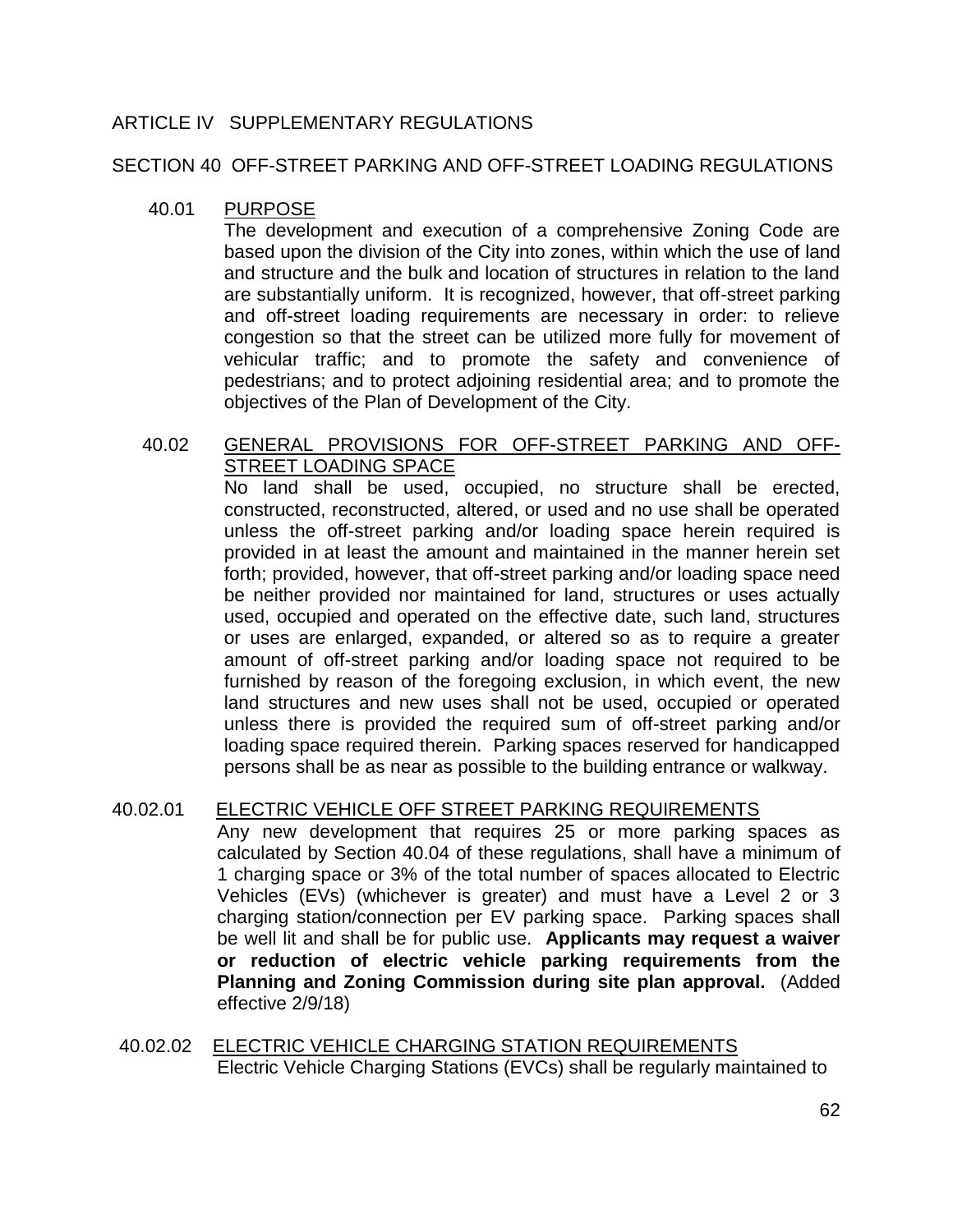ensure proper functionality. EVCSs shall have clear legible signage stating the volt and amp levels, hours of operation, safety information, usage fees and contact information for maintenance department. (Added effective 2/9/18)

## 40.02.03 REQUESTS FOR REDUCTION OF GENERAL PARKING SPACES IN EXCHANGE FOR ADDITIONAL EV PARKING

For any development that exceeds the minimum number of EVCs as required by Section 40.02, the applicant may ask the approving authority for a reduction in required parking spaces equal to the number of EV parking spaces above the minimum required 3%. The reduction of parking cannot be greater than 10% of the total amount of parking for the proposed development. (Added effective 2/9/18)

 40.03 DEVELOPMENT AND MAINTENANCE STANDARDS Plans and design standards for areas to be used for off-street parking and/or loading space shall be in conformity with the following:

## 40.03.01 PARKING SPACE AREA

 Automobile parking spaces shall not be less than nine (9) feet in width and eighteen (18) feet in depth except in Industrial Zones where the width may be eight (8) feet. Special size and arranged parking spaces may be proposed for employees of land-users. In addition, there shall be provided adequate interior driveways and entrance and exit driveways to connect each public parking space with a public right-of-way. Parking spaces reserved for handicapped persons shall not be less than twelve (12) feet wide.

## 40.03.02 SURFACE

All such off-street parking and/or loading facilities shall be so drained as to prevent damage to abutting properties or public street and shall be constructed of asphalt or other such materials acceptable to the Public Works Department and the Commission which will have a surface reasonably resistant to erosion. Driveway ramps between the curb and sidewalk shall be constructed of reinforced concrete. All workmanship shall be in accordance with details and specifications of the Public Works Department. (Amended effective 8/15/95)

## 40.03.03 CURBING

All parking and/or loading spaces shall be separated from walkways, sidewalks, streets or alleys by curbing. Any parking area providing parking spaces for more than one hundred (100) automobiles shall be separated by curbing and/or landscaped areas at last fifteen (15) feet in width and each area thus created shall not contain more than one hundred (100) automobiles.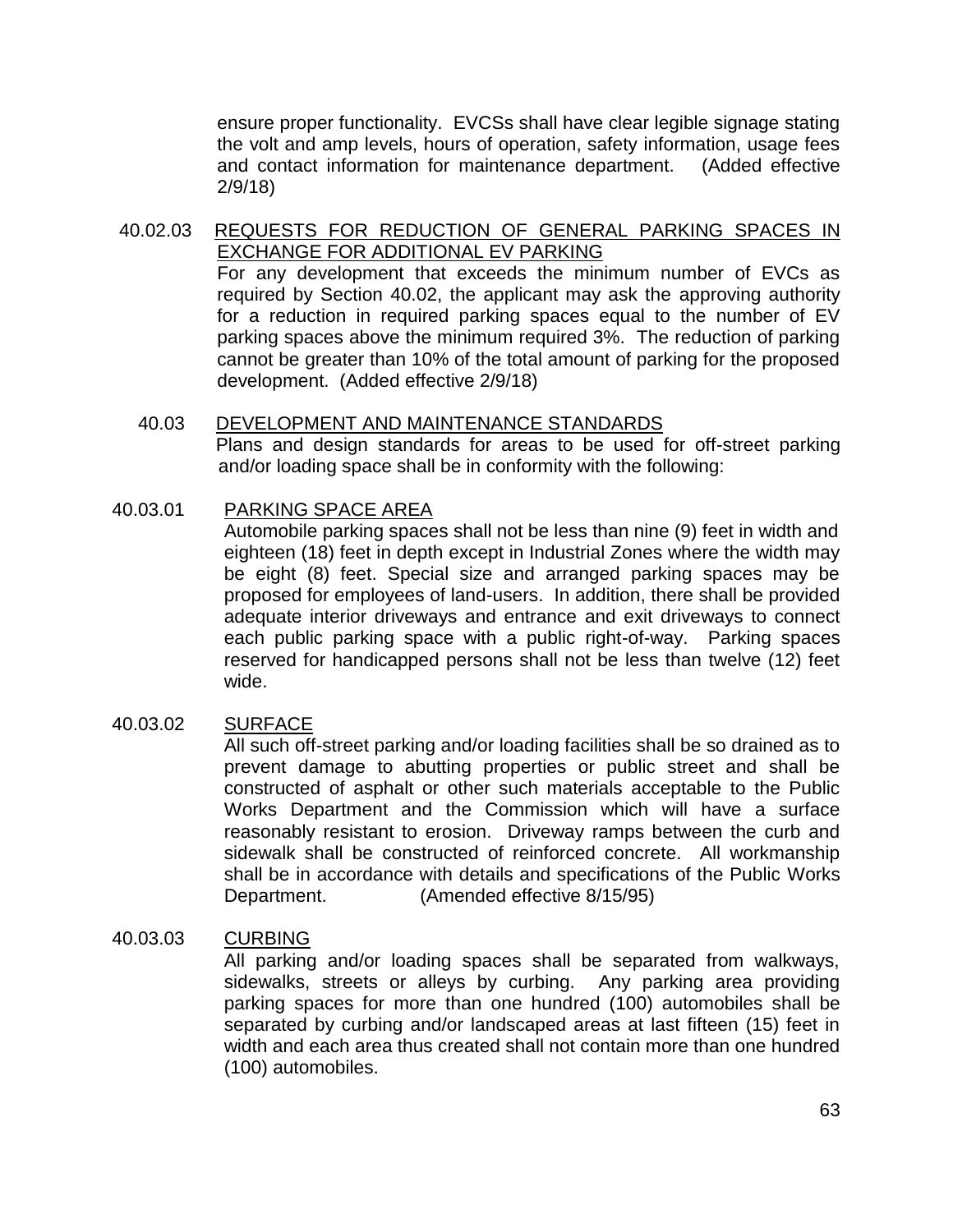## 40.03.04 INTERIOR DRIVEWAYS

Interior driveways shall be at least:

- A. Twenty-our (24) feet wide when used with seventy (70) to ninety (90 degree angle parking. Two (2) way traffic circulation shall be permitted in twenty-four (24) foot lanes.
- B. Eighteen (18) feet wide when used with forty-six (46) to sixty-nine (69) degree angle parking. One (1) way traffic circulation shall be permitted in eighteen (18) foot lanes.
- C. Fourteen (14) feet side when used with parallel to forty-five (45) degree angle parking. Only one (1) way traffic circulation shall be permitted in fourteen (14) foot lanes.

## 40.03.05 ENTRANCE AND EXIT

Entrance and exit driveways shall not be less than fifteen (15) feet wide nor more than twenty-five (25) feet wide and shall be separately provided whenever possible, except where such driveways are provided for one (1) or two (2) family dwellings, such minimum width shall be nine (9) feet.

## 40.03.06 MARKING

Each parking space shall be clearly marked and pavement directional arrows or signs provided wherever necessary. These markers shall be properly maintained to insure their maximum efficiency. Parking spaces reserved for handicapped persons shall be clearly identified.

## 40.03.07 BUFFER BETWEEN DIFFERENT LAND USES

When a new land-use (including different housing types) is proposed to be located adjacent to an existing use there shall be a ten (10) foot landscaped buffer strip at the edge of the new site in addition to any required yards. The new use shall be screened from the abutting existing use by: (a) hedges or coniferous planting having a height of at least four (4) feet at the time of planning, not more than two (2) feet on center or (b) solid fencing at least six (6) feet in height or a combination of these as shown and approved on the site plan.

## 40.03.08 LIGHTING

Adequate lighting shall be provided if the parking facilities are used at night. If the parking facilities abut residential land, the lighting shall be installed and arranged so as not to reflect or cause glare onto the abutting residential land.

## 40.03.09 TWO OR MORE USES

Requirements for the provisions of parking facilities with respect to two (2) or more property uses of the same or different types, may be satisfied by the permanent allocation of the requisite facility, cooperatively established and operated, provided that the number of spaces designated is not less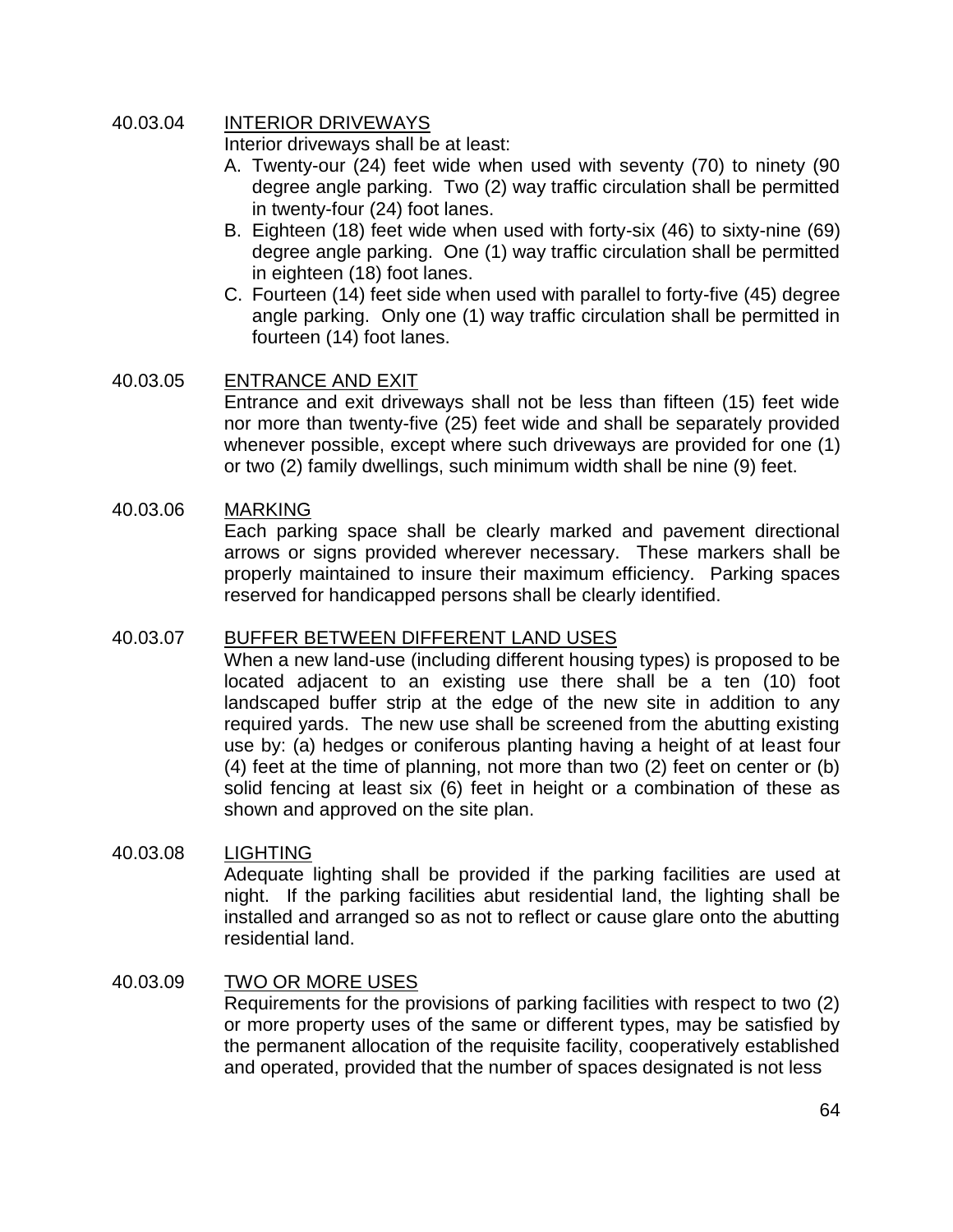than the sum of individual requirements and provided further that the specifications in regard to location, plan, etc. are complied with.

## 40.03.10 JOINT USES

Land or buildings used for two (2) or more purposes, the number of parking spaces required shall be the sum of the requirements for the various individual uses, computed in accordance with this paragraph; parking facilities for one (1) use shall not be considered as providing the required parking facilities for any use, except as provided in Section 40.04.26. (Effective 8/1/84)

## 40.03.11 BACKING OUT

All parking or loading areas that make it necessary for vehicles to back out directly into a public road are prohibited, provided that this prohibition shall not apply to off-street parking areas of one-family and two-family dwellings.

## 40.03.13 OBSTRUCTION

All parking or loading areas shall be constructed so that no part of parked vehicles will extend beyond the parking space so as to obstruct walkways, sidewalks, streets or alleys.

## 40.03.14 RIGHT-OF-WAYS No land within any public right-of-way shall be used in computing the parking or loading areas for a specific use.

## 40.03.15 COVERED AREAS

All garages or other spaces allocated for parking of vehicles within buildings or in basements or open spaces on the roofs of buildings shall be considered part of the required parking or loading area and may be included as such in computing the quantity of space outlined in this section.

## 40.03.16 COMPUTATION OF EMPLOYEES

For the purpose of this section, the number of employees for a use, shall be computed on the basis of the employees on the larger shift.

## 40.03.17 OTHER USES

No parking area shall be used for the sale, repair, dismantling or servicing of any vehicles, equipment, materials or supplies.

## 40.03.18 SLOPE

Whenever possible, parking areas and lots shall be level except for necessary drainage purposes. The maximum permissible slope for any parking area shall be seven (7) percent. If parking spaces are provided in areas, which exceed five (5) percent slope, all such spaces shall be parallel to the contour lines of the parking area.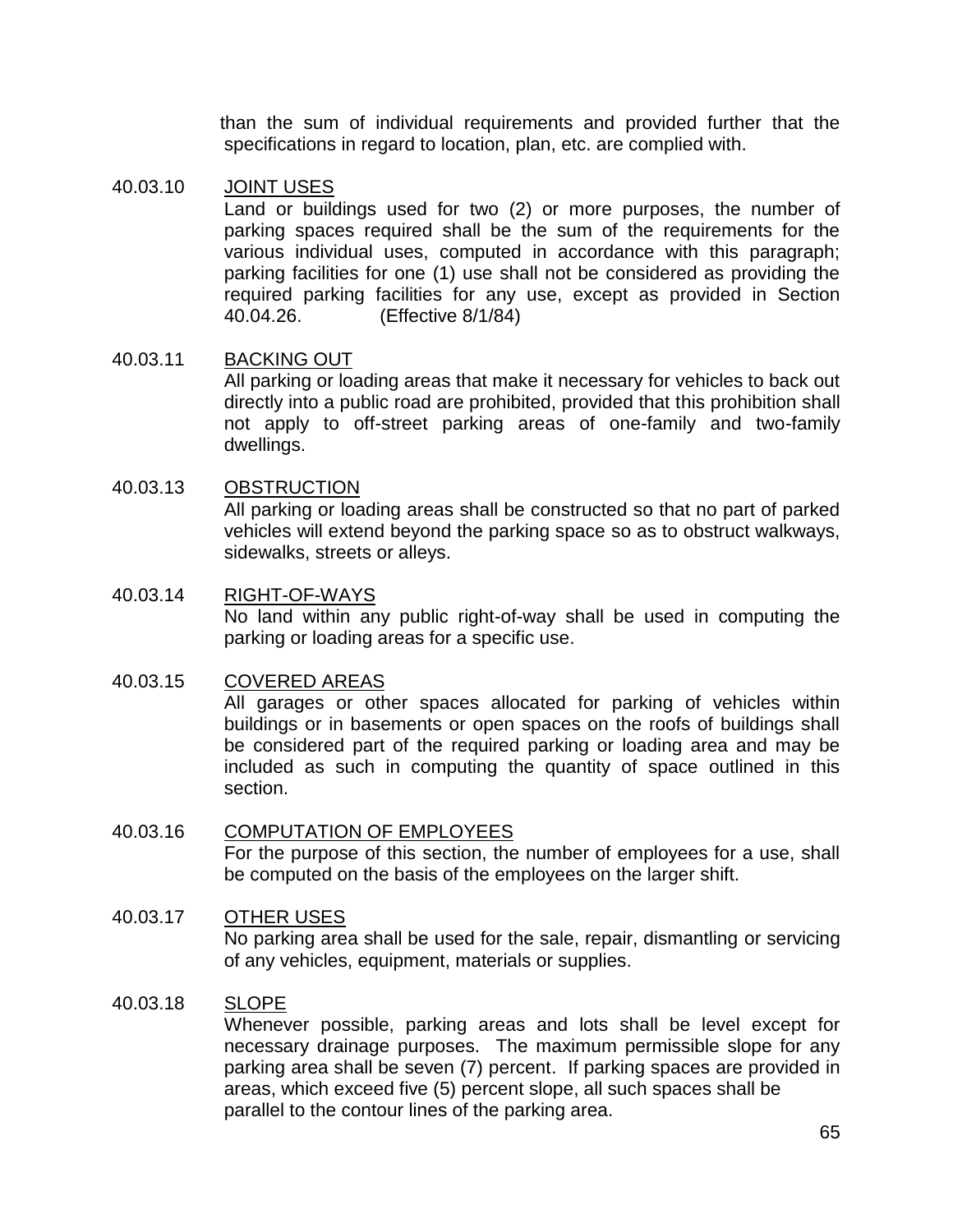## 40.04 QUANTITY OF PARKING SPACES

The quantity of parking spaces shall be in accordance with this Section. The number of parking spaces reserved for the handicapped shall be the number of accessible spaces required in the State Building Code. Special size and arranged parking spaces may be proposed for employees of land-users.

40.04.01 AUTOMOBILE FILLING STATION One (1) parking space for each gasoline

## USE **REQUIREMENTS**

pump, waste room grease rack, or similar service area and one(1) parking space for each two (2) employees.

## 40.04.02 AUTOMOBILE REPAIR AND One (1) parking space for each one SERVICE STATION hundred (100) sq. ft of floor area of the

## 40.04.03 CLINIC, MEDICAL OR DENTAL One (1) parking space for each two hun-

40.04.04 COMMERCIAL REQUIREMENTS

 Establishments Devoted Similar Use. **A contract of the Similar Use.** A contract of the area per floor. This requirement shall not apply to the Central Business District Commercial Zone. (Amended effective 5/10/12)

- 40.04.05 CIVIC CLUBS, PRIVATE CLUBS One (1) parking space for each fifty (50)
- 

dred (200) sq. ft. of floor area plus one (1) space for each doctor plus one (1) space for each three (3) employees. Amended effective 4/22/20

shop or garage and one (1) parking

space for each two (2) employees.

 to Retail Sales, Trade, One (1) parking space for each three Merchandising or hundred (300) sq. ft. of gross building

LODGES AND SIMILAR USES sq. ft. of gross building area per floor.

40.04.06 DORMITORIES One (1) parking space for each two (2) students.

40.04.07 EDUCATIONAL INSTITUTIONS One (1) parking space for each two (2) employees, including teachers and administrators, plus sufficient off-street space for safe and convenient loading and unloading students, plus additional facilities for student parking, taking into consideration the total number of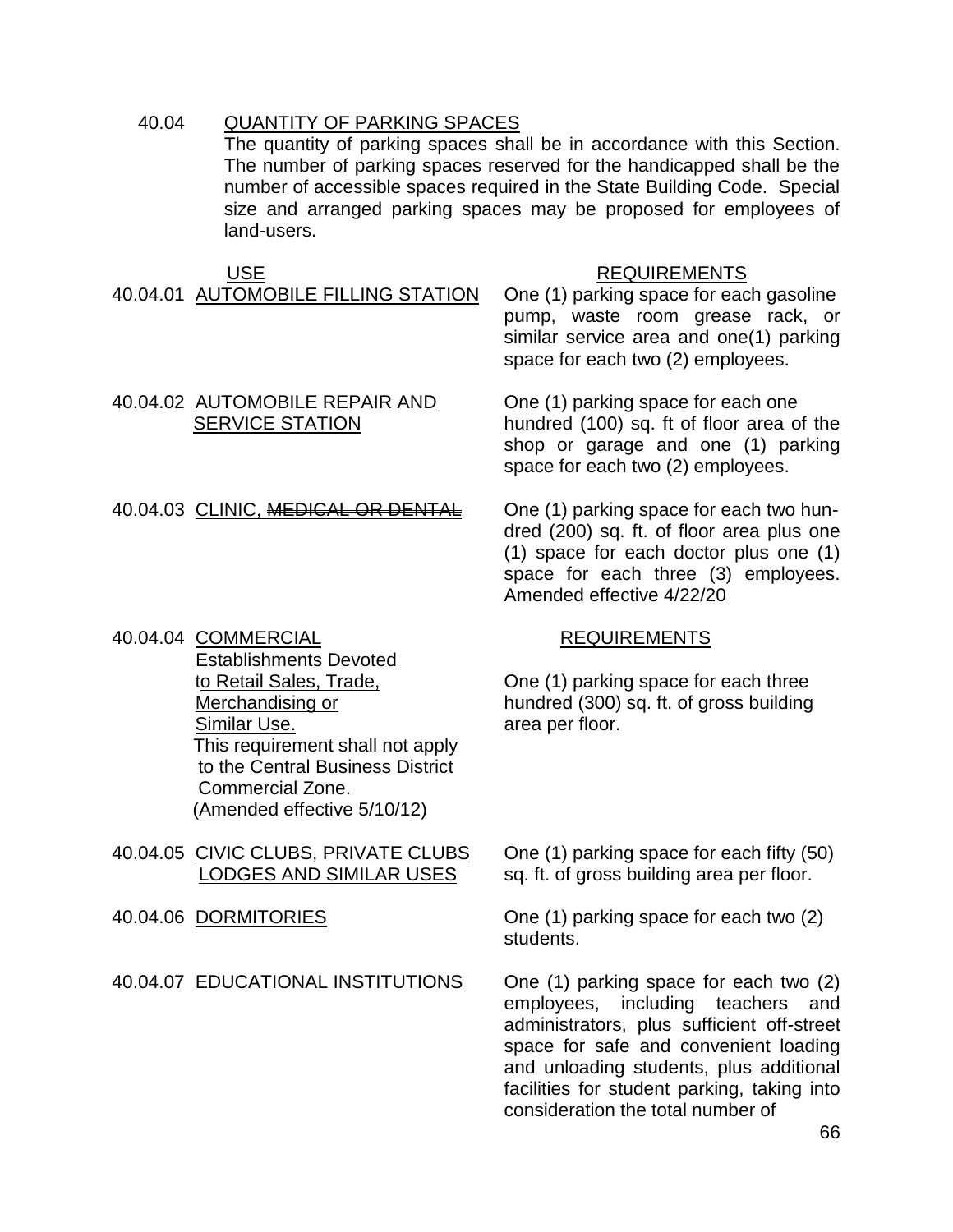students driving automobiles, and the requirements for stadium, gymnasium and auditorium use.

two (2) employees, plus such ad-

40.04.09 HOSPITAL **One (1)** parking space for each one thousand (1000) square feet of floor area, plus one (1) space for each participating staff doctor, plus one (1) space for each five (5) employees

> one (1) visitor space every five (5) units. (Amended effective 2/10/95)

 a. Industrial or Manufacturing One (1) parking space for each Establishment two (2) employees plus additional parking for customers. However, no use in this category shall have less than three (3) spaces or less than one (1) space every 500 sq. ft. of gross building area.

b. Warehouse One (1) parking space for each two (2) employees plus additional parking for customers. However, no use in this category shall have less than three (3) spaces or less than one (1) space for each 1,500 sq. ft. of gross building area. (Amended eff. 7/31/01)

PARLORS **PARLORS** 50 sq. ft. of assembly space and one (1) space for each two (2) employees

## 40.04.08 ELEEMOSYNARY (Charitable) One (1) parking space for each<br>and PHILANTHROPIC two (2) employees, plus such ac INSTITUTIONS ditional.

## 40.04.10 HOUSING FOR ELDERLY One (1) space per bedroom and

# 40.04.11 INDUSTRIAL USES

## 40.04.12 MORTUARY OR FUNERAL One (1) parking space for every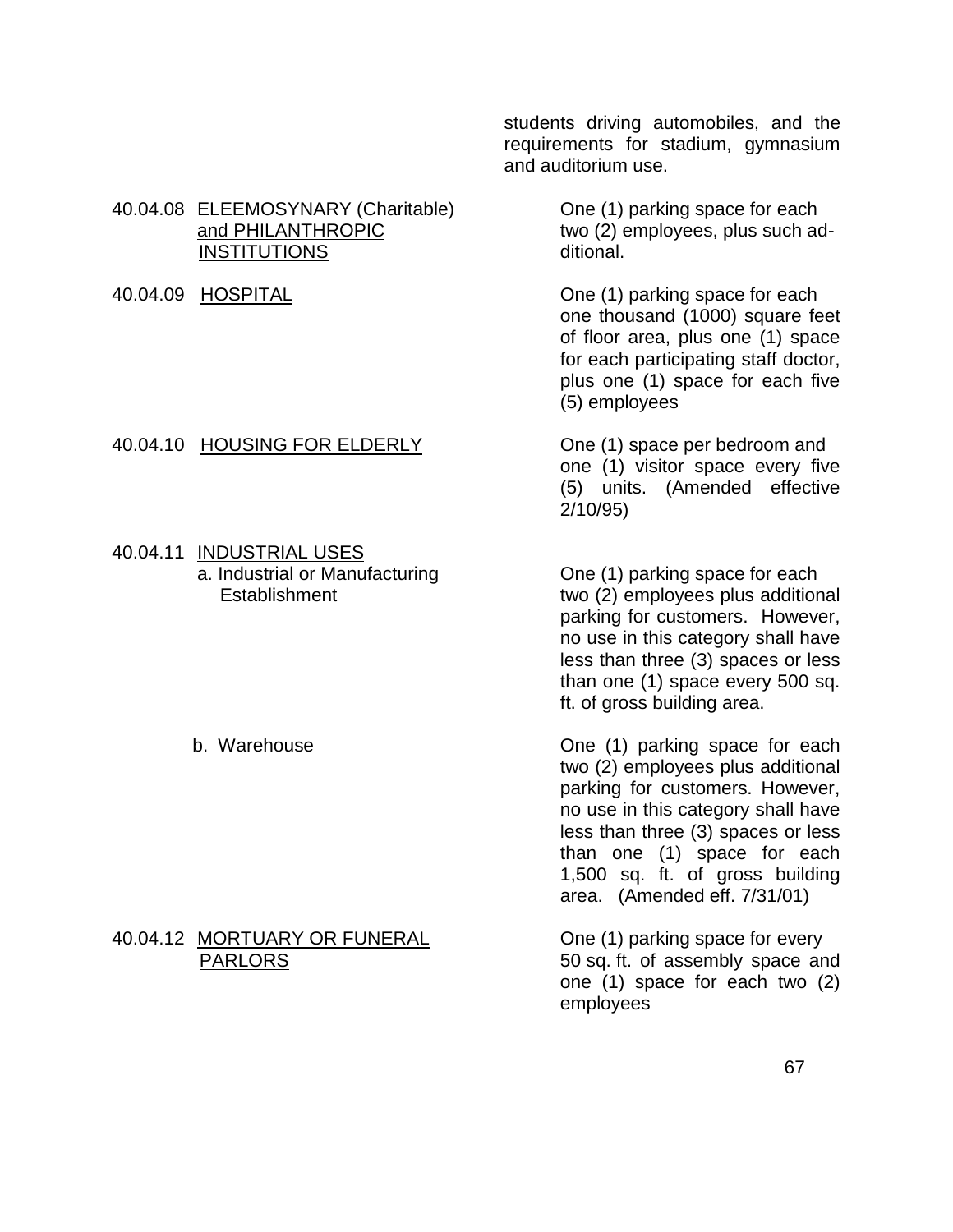- 40.04.13 MOTEL, TOURIST HOME One (1) parking space for each
- 40.04.14 MULTIPLE-FAMILY Che or fewer Bedrooms 1 category of Housing

CABIN, HOTEL, APART- room, cabin, or suite, and one (1) MENT parking space for each two (2) employees.

DWELLINGS Two bedrooms 2 (Including former Three or more bedrooms 2

for Elderly) **Building or buildings**, parking spaces, driveway and other vehicular ways shall not in their total area exceed more than forty (40) percent of the lot area.

 Commission specifically retains the right to require additional visitor and overflow parking as deemed necessary based on site characteristics. (Section amended eff. 11/2/02 and 5/27/14)

\_\_\_\_\_\_\_\_\_\_\_\_\_\_\_\_\_\_\_\_\_\_\_\_\_\_\_\_\_\_\_\_\_\_\_\_\_\_\_\_\_\_\_\_\_\_\_\_\_\_\_\_\_\_\_\_\_\_\_\_\_\_\_\_\_\_\_\_\_\_

40.04.15 OFFICE BUILDINGS, Che (1) parking space for each BUILDING OR gross floor area. SIMILAR USES (Amended effective 5/10/12)

PROFESSIONAL three hundred (300) sq. ft. of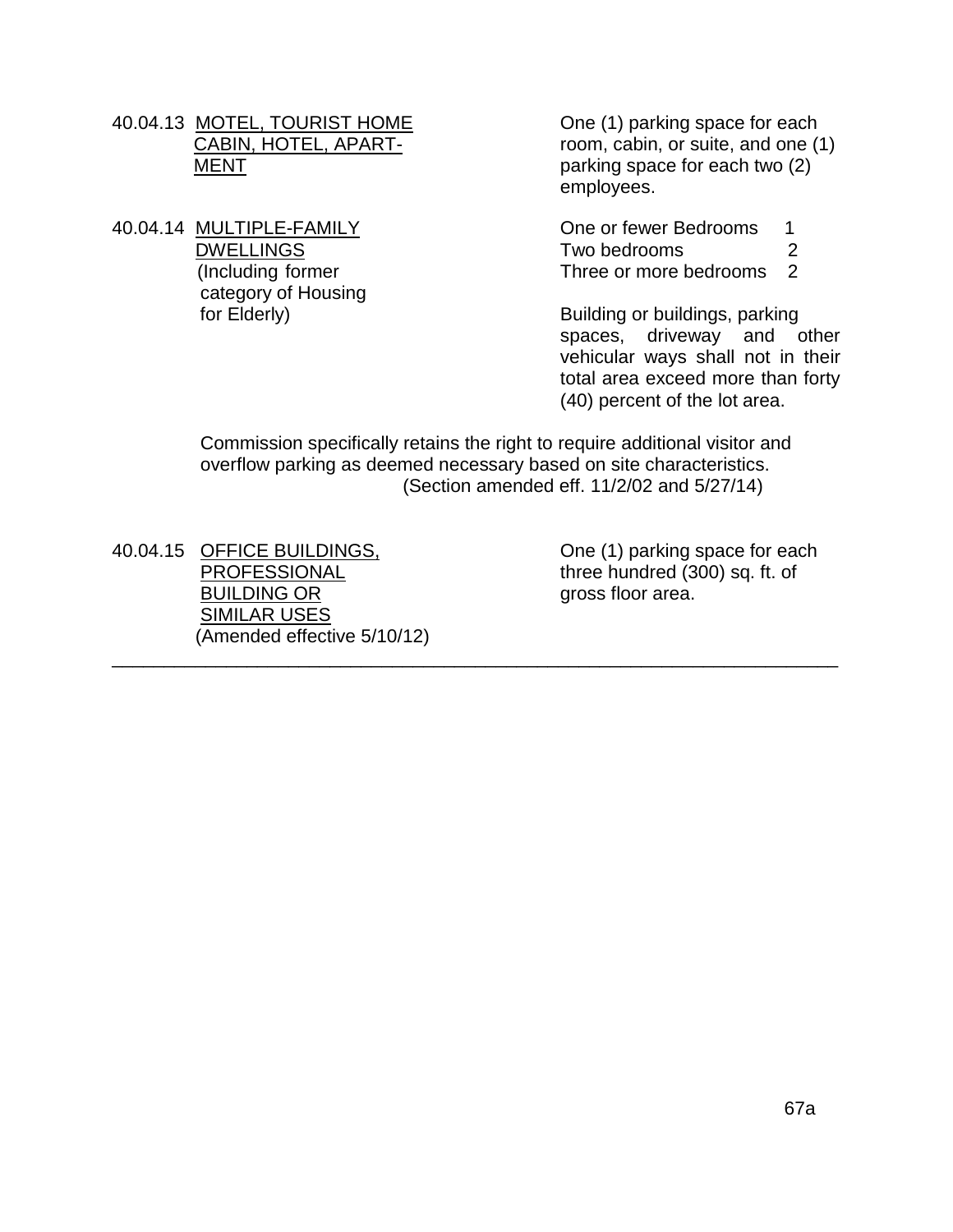- 40.04.16 ONE FAMILY AND TWO 3 spaces per dwelling FAMILY DWELLINGS Effective 7/1/87
- 40.04.17 ADDITIONAL LIVING UNIT 2 spaces (Eff. 5/15/88) IN A BLDG. DESIGNED AS A ONE FAMILY DWELLING
- 40.04.18 URBAN CORE LIVING UNIT Two or no bedrooms 1 space
- 40.04.19 RESTAURANT OR SIMILAR One (1) parking space for each

 (Including former category of Two or more bedroom 2 spaces Rooming House) (Eff. 5/15/88) (Eff. 5/15/88) (Amended eff. 4/11/20)

PLACES DISPENSING FOOD, fifty (50) square feet of floor area DRINKS OR REFRESHMENTS devoted to patron use, excluding restrooms, within the establishment, and one (1) parking space for each eighty (80) square feet of ground area devoted to patron use on the property outside the establishment and one (1) space for each two (2) employees. (Amended effective 5/10/12)

40.04.20 ROOMING HOUSES DELETED – (Effective 5/15/88) **Included in Urban Core Living Unit Same as Urban Core Living Unit**

(Effective 4/11/20)

40.04.21 GOLF DRIVING RANGE Off street parking of at least one (Amended effective 10/30/93) and a half spaces for each tee box plus one space for each employee on the longest workshift. (Amended effective 10/30/ 93)

40.04.22 NONE

40.04.23 PUBLIC ASSEMBLY FOR One (1) parking space for each<br>CULTURAL ENTERTAIN-<br>three hundred (300) sq. ft. of MENT AND/OR RECREATIONAL gross building area per foot. USES

three hundred  $(300)$  sq. ft. of

Add plus one space for each four seating capacity. (Effective 4/30/87)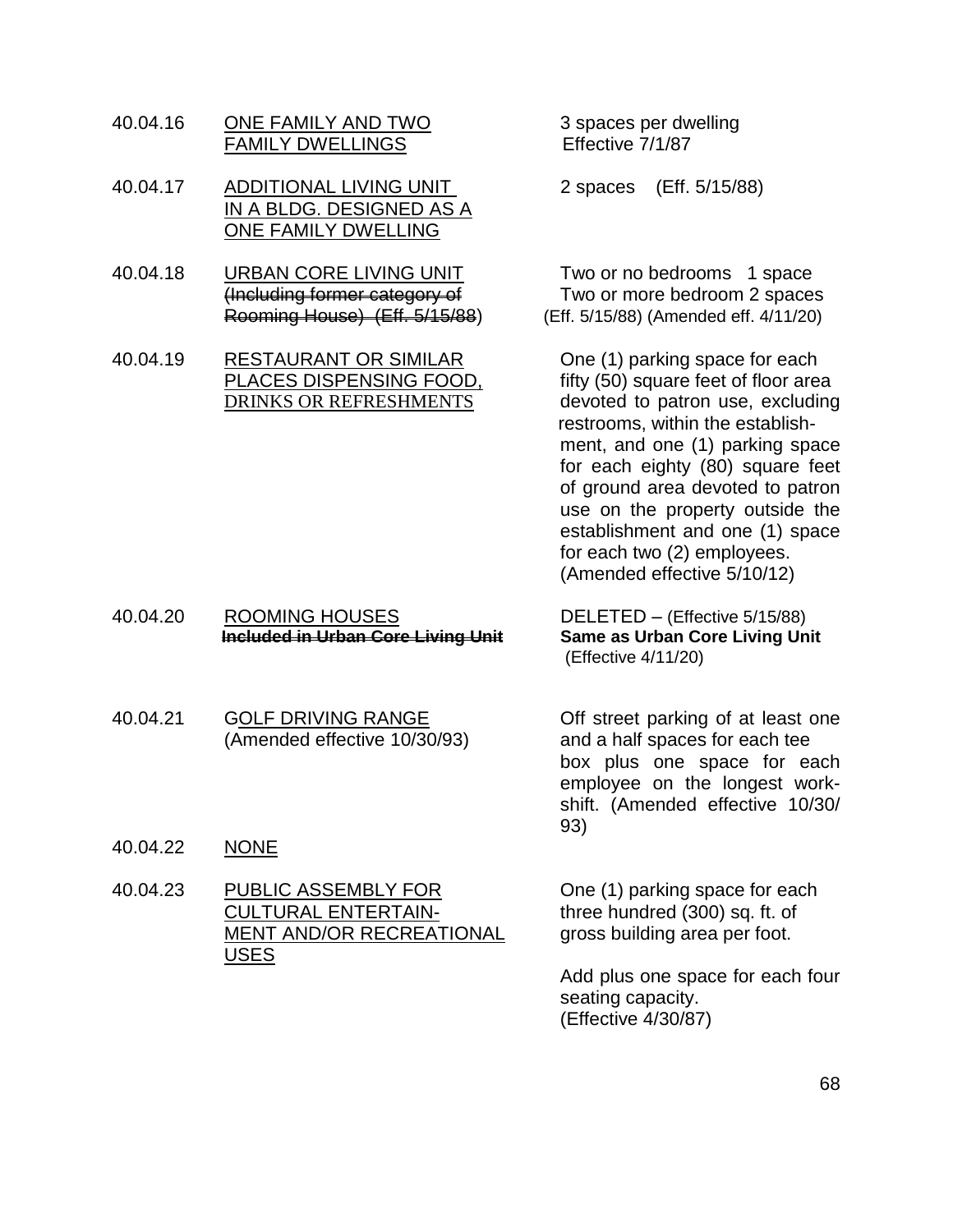## 40.02.24 CHILD CARE FACILITIES One (1) space for each two (2)

staff (including teachers, administrators, and voluntary aides) plus one (1) space for each eight (8) enrollees of licensed capacity.

# 40.02.25 CARE/NURSING HOME, One (1) space for each 300 sq.<br>COMMUNITY RESIDENTIAL ft. of gross building area per floor

ft. of gross building area per floor TREATMENT FACILITYup to six (6) spaces. Thereafter, one (1) space for each 1,000 sq. ft. or part thereof of gross floor area per floor. This requirement shall not apply in the B-1 Zone.

\_\_\_\_\_\_\_\_\_\_\_\_\_\_\_\_\_\_\_\_\_\_\_\_\_\_\_ #1: "This requirement shall not apply to land-uses in the B-I Central Business Zone if outside the Redevelopment Project (No. Conn. R. 105) area except as part of a municipal off-street parking program."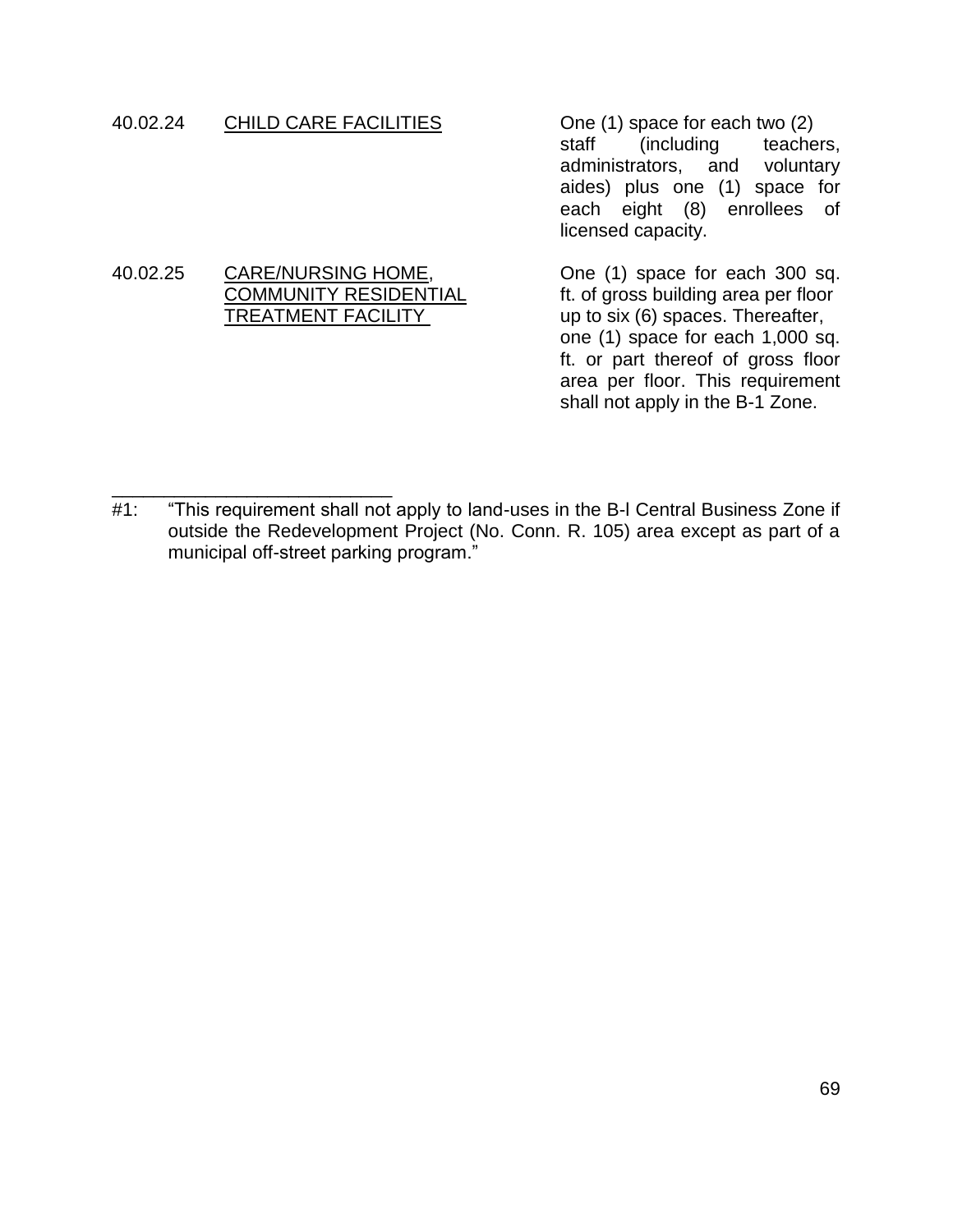## 40.04.26 CONFERENCE CENTER COMPLEX One (1) space for each guest room in the hotel, plus (1) space for each two (2) employees located on the site, plus one (1) space for each fifty (50) square feet of restaurant dispensing food, drinks or refreshments calculated on the floor area devoted to patron use within the establishment, excluding restrooms. Parking spaces for uses such as ballroom functions, within the Conference Center Complex, whose peak attendance will be at night or on weekends, may be provided by the use of off-street parking facilities on the same or an adjacent lot, which also serve to satisfy parking requirements for daytime and non-weekend uses such as office building. Effective 8/1/84.)

## 40.04.27 ALL OTHER USES NOT MENTIONED OR VARIATIONS OF LISTED USES.

The minimum number of parking spaces required shall be determined by the Planning and Zoning Commission to be needed to prevent frequent parking on the street. Where the Planning and Zoning Commission determines the number of parking spaces, the decision of said Commission shall be based upon 1.) standards set forth herein for uses with similar characteristics; 2.) previous experience with similar uses; and 3.) the staff's recommendations based on research about similar uses in Middletown and surrounding communities. (Added effective 4/15/91)

- 40.04.28 INDOOR RECREATIONAL FACILITY 200 (Two hundred) parking spaces. The Commission reserves the right to adjust the parking requirements up or down dependent on the size of the facility and the anticipated intensity of the uses. (Added effective 10/13/06)
- 40.04.29 DATA CENTER -1 Parking Space per employee on the major shift. (Added effective 3/15/15)

## 40.04.30 BREWERY/DISTILLERY Same as a manufacturing use plus additional parking required for the tasting or tap room same as a restaurant use. (Added effective 12/9/19)

## 40.04.31 BREWPUB Same as a restaurant use. (Added effective 12/9/19)

 40.05 DEVELOPMENT STANDARDS FOR OFF-STREET LOADING SPACES Plans and design standards for areas to be used of off-loading spaces shall conform to the following:

## 40.05.01 LOADING AREA

Each off-street loading space shall be at least fourteen (14) feet wide; have a vertical clearance of, at least, fifteen (15) feet; and shall be at least thirty-three (33) feet in length; or as determined by the Commission.

## 40.05.02 LOCATION

Off-street loading spaces shall not be located between the building line and the street line (front yard).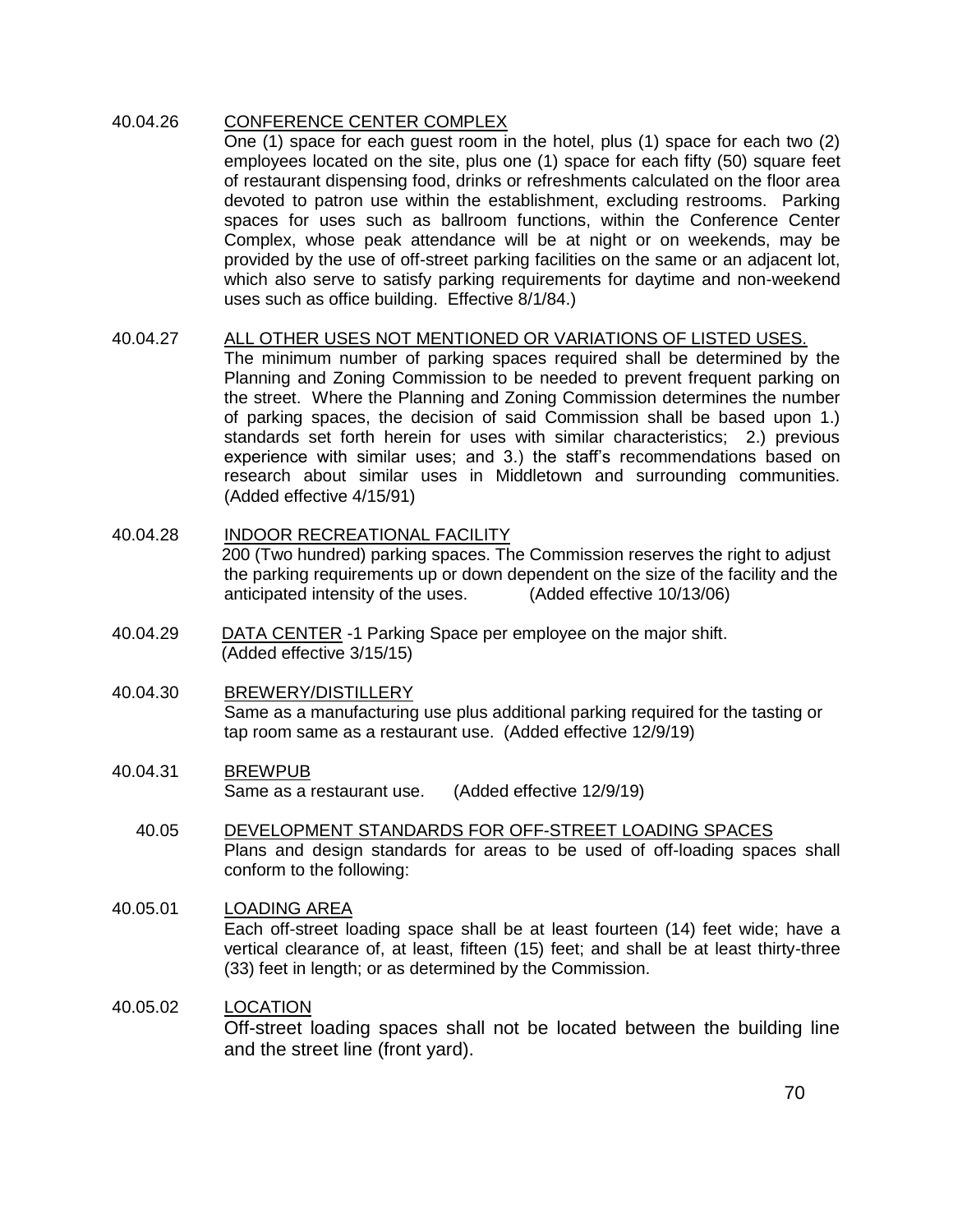40.06 QUANTITY OF LOADING SPACES The quantity of loading spaces shall be in accordance with the following:

40.06.01 USES WHICH ARE PRIMARILY CONCERNED WITH THE HANDLING OF GOODS

GROSS FLOOR AREAS QUANTITY OF (square feet) L0ADING SPACE

 2,400 TO 20,000 1 20,001 TO 50,000 2 50,001 TO 80,000 3 Each additional 45,000 1 Additional

40.06.02 USES WHICH ARE NOT PRIMARILY CONCERNED WITH THE HANDLING OF GOODS

> GROSS FLOOR AREAS QUANTITY OF (square feet) LOADING SPACE

 2,400 TO 75,000 1 75,000 TO 200,000 2 200,000 TO 333,000 3 Each additional 150,000 1 Additional

- 40.06.03 When one establishment has two or more distinct uses, such uses shall be measured separately for the purpose of determining the quantity of spaces required.
- 40.06.04 CONFERENCE CENTER COMPLEX A Conference Center Complex shall require one (1) loading space (Effective 8/1/84)
- 40.06.05 REFUSE AND RECYCLING AREAS All multi-family buildings containing 4 or more dwelling units and all non-residential buildings shall be required to have loading and/or storage areas for refuse and for recyclable materials as required by the Middletown Code of Ordinance Section 11.17 and 11.18, as amended. (Added effective 5/9/90)
- 40.06.06 DATA CENTER A Data Center shall require one (1) loading space (Added Effective 3/15/15)